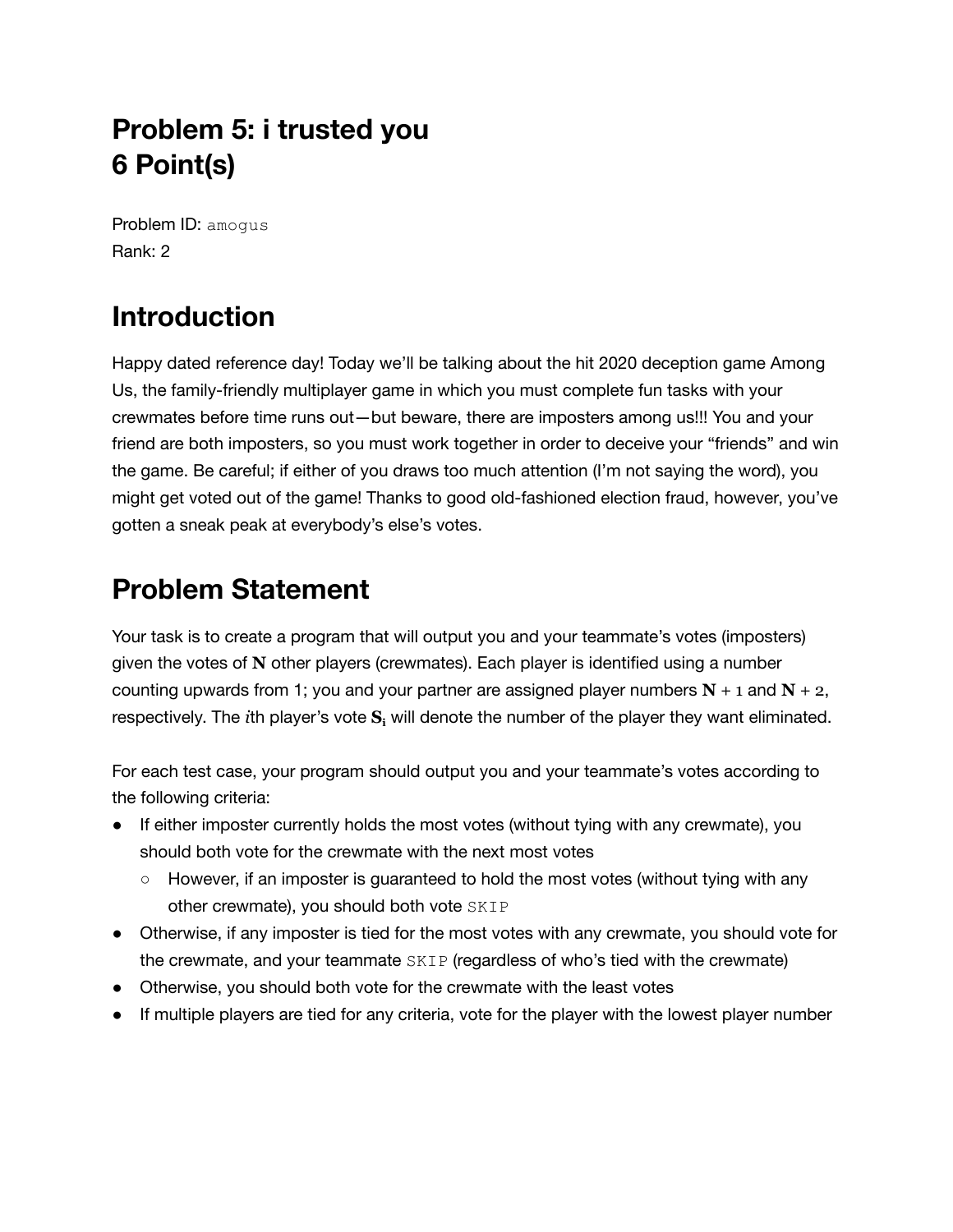### **Input Format**

The first line of the input will contain a positive integer **T** denoting the number of test cases that follow. Each test case will have the following input:

- A first line containing the single positive integer **N** denoting the number of other players (crewmates) present in the game.
- A second line containing the space-separated sequence of **N** positive integers  $S$ <sub>1..N</sub>, denoting the player number voted for by each player.
- A blank line separating individual test cases.

# **Output Format**

Your output should be created in the following format:

● A single line containing your vote and your teammate's vote, separated by a space. A vote is represented by the player's number, or the word SKIP

### **Problem Constraints**

 $1 ≤ T ≤ 100$ 1 ≤ **N** ≤ 1000